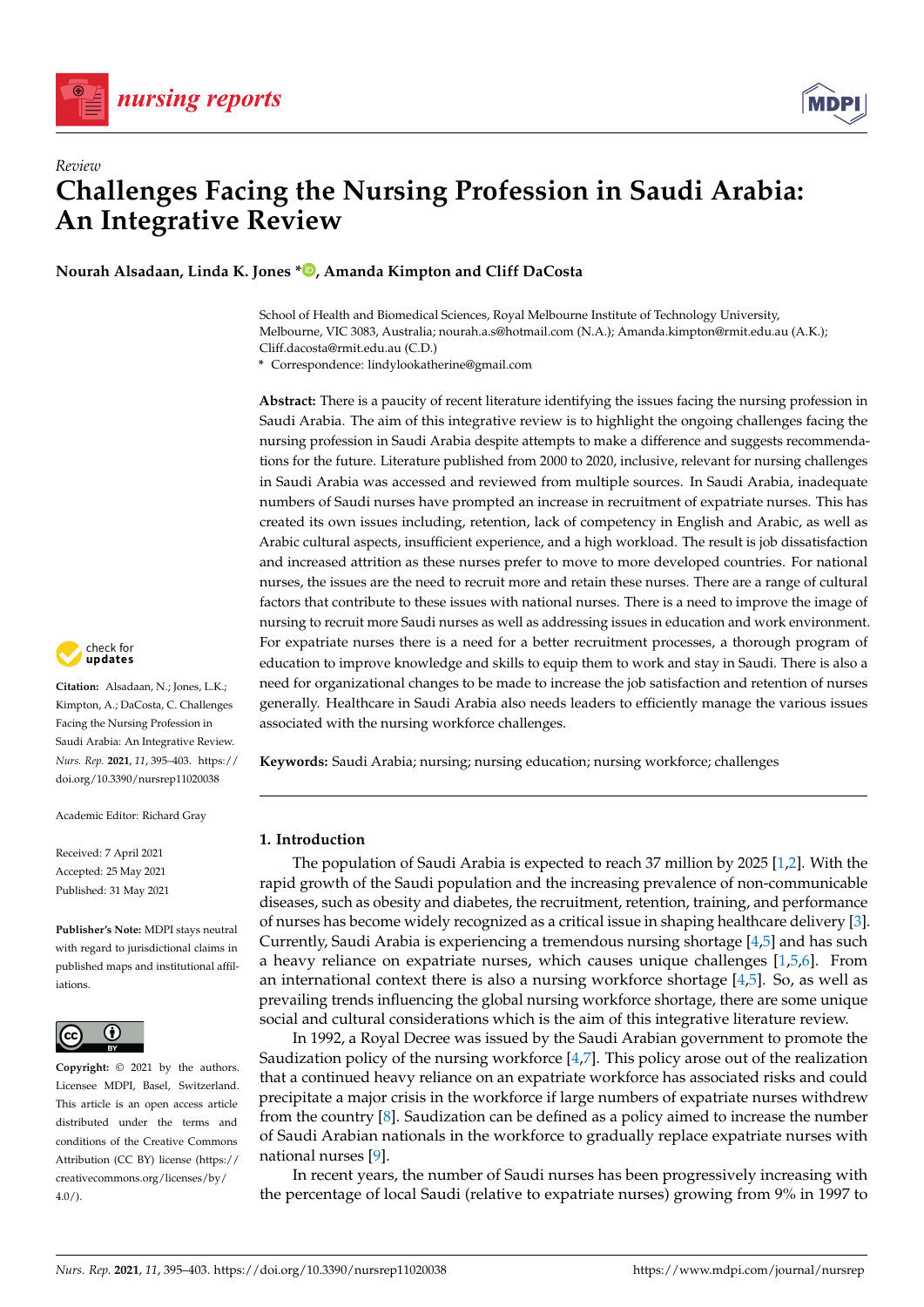27% in 2005 and 37% in 2016 [\[10,](#page-7-9)[11\]](#page-7-10). More recently in 2018, there were 70,319 Saudi nurses which comprised around 38% of the total nurses' population [\[12\]](#page-7-11). This means around 60–70% of nurses working in Saudi Arabia are expatriate or foreign (non-Saudi citizenship) and are predominantly Indian, Philippine, and Malaysian [\[13\]](#page-8-0). The country has made remarkable progress to increase the number of local nurses, but this progress is not readily visible and is not adequate to meet the actual need  $[4]$ . It has been forecast by 2025 the need for nurses in Saudi Arabia will have doubled [\[14\]](#page-8-1). These statistics mean that by 2030 approximately 100,000 nursing positions will need to be filled. As far as the nursing profession, therefore, Saudization has not achieved its goal [\[15\]](#page-8-2). Statistics published by the World Health Organization for 2017 show that Saudi Arabia (55/10,000) has the second highest ratio of nurses after United Arab Emirates (57/10,000), as compared to Jordan  $(34/10,000)$  which has a lower nurse population [\[16\]](#page-8-3). The nurse-to-patient ratio for Saudi Arabia, however, is low when compared to the international context. This nurse-to-patient ratio for Saudi Arabia in 2017 was still low when compared to United Kingdom (82/10,000),

Canada (99/10,000), France (112/10,000), Australia (126/10,000), Germany (132/10,000), and United States of America (164/10,000) [\[16\]](#page-8-3). There are several challenges that have been associated with nursing practice advance-

ment in Saudi Arabia. These issues will be discussed in more detail and are the focus of this paper.

## **2. Materials and Methods**

To facilitate an integrative review of literature, pertinent literature was identified published between 2000 and 2021 and using the search terms "Saudi Arabia", "nursing", "challenges", and "expatriate nurses". Appropriate literature was identified from multiple sources, including searching electronic databases, and relevant reference lists. Electronic databases accessed were Scopus, Web of Science, ProQuest Social Science and Humanities, PsycCRITIQUES (Ovid), Pub Med, CINAHL, Medline, Google Scholar, Electronic Thesis, and Dissertation Systems. Documents were also accessed from official Saudi government websites. This resulted in 163 records that were reviewed with 30 duplicates removed. The second approach was to search for additional articles by manual searching to identify other pertinent literature not located in initial electronic searches. From this, the titles and abstracts were assessed with 82 excluded. A full text review of the remaining articles was undertaken by the first three authors of this paper with another 27 articles excluded. The inclusion criteria were English and peer reviewed articles about the nursing profession in Saudi Arabia. Articles were excluded if they were editorials or case reports. This resulted in 24 articles which are discussed below under the themes of Saudi and expatriate nurses' issues.

## **3. Findings**

#### *3.1. Saudi Nurse Issues*

One aspect to the shortage of nurses is the difficulties experienced with recruiting nationals to undertake nursing education programs. This has resulted in low levels of enrolment in nursing courses, largely due to the poor image of nursing as compared with other professions [\[17,](#page-8-4)[18\]](#page-8-5). In a study exploring nursing education for Saudi educators and leaders, the challenges were numerous including cultural, educational, organizational reflected by weak nursing authority and lack of acknowledgement for Saudi nurses as a profession, and work challenges including poor working environments and language barriers [\[19\]](#page-8-6). In terms of cultural reasons this can also help explain this reticence. Saudi Arabia is a very patriarchal society with males exerting a strict code of conduct on females which they must adhere to. Prior to 1969 there were no public schools for girls and no women were employed outside of the home. Slowly, women have been permitted to become educated. Funding to support this, however, has mainly been in the areas of culturally appropriate employment, such as teachers. It is only in recent decades that funding for females to become nurses has been supported and Saudi women have actively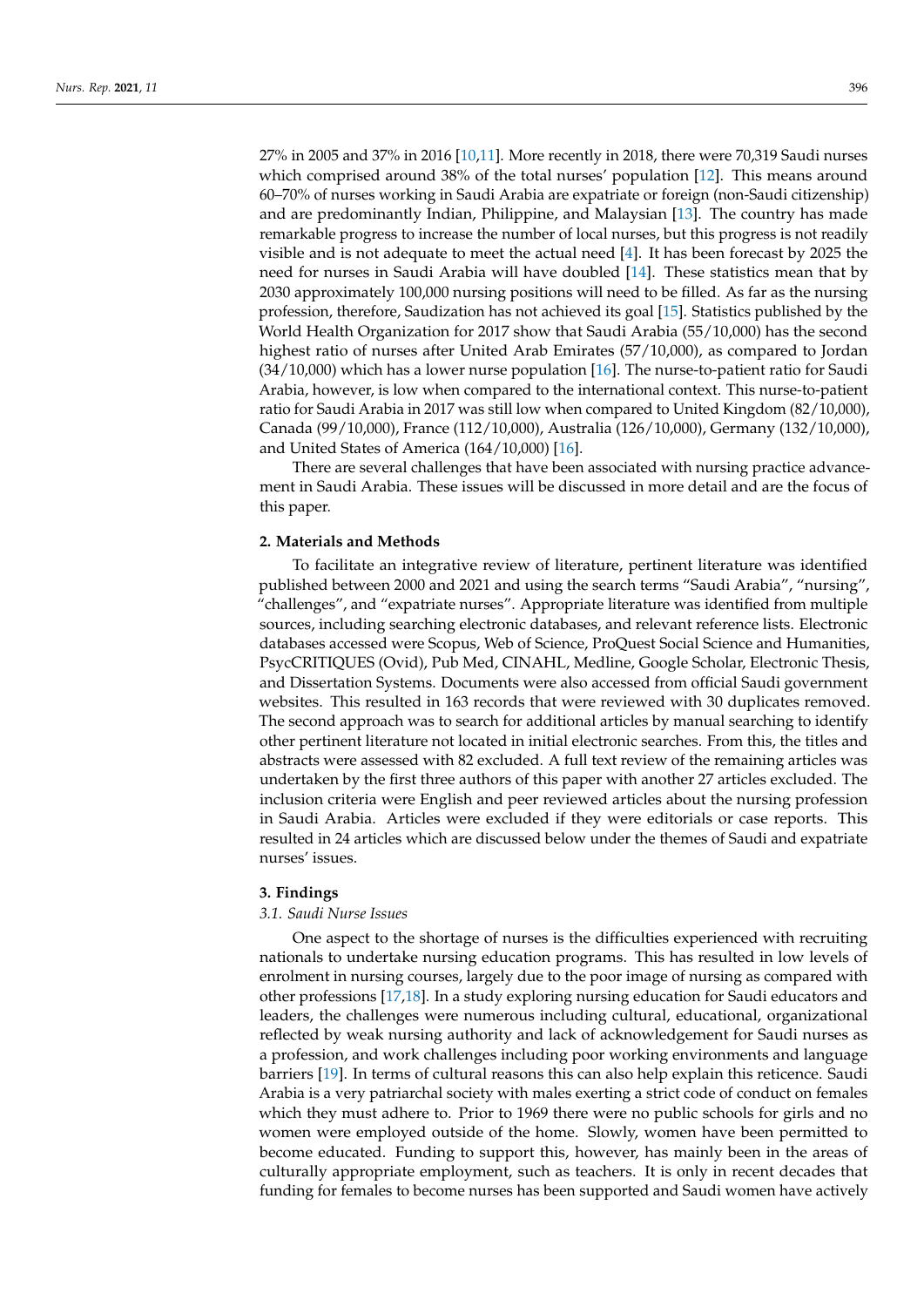sought employment with the limited relaxation of cultural beliefs [\[7\]](#page-7-6). This has resulted in 25% of the workforce and 50% of Saudi nurses being males which is in direct contrast to other nations nursing workforce [\[20\]](#page-8-7).

The public image of the nursing profession in Saudi Arabia, however, is negative [\[19,](#page-8-6)[21](#page-8-8)[,22\]](#page-8-9). Religious and cultural issues ascribe strict gender roles in Saudi but there is limited gender segregation in nursing out of necessity. This negatively affects the nursing image because many female Saudi nurses and their families are not happy with them caring for male patients [\[23\]](#page-8-10). Indeed, in an exploration of the public image of the nursing profession in Saudi, more than one-third of the participants reported the gender-mixed working environment as a barrier for engagement in the nursing profession [\[21\]](#page-8-8). As a result of these cross-gender interactions required for nursing, there is social pressure in Saudi linked to working in these environments where practices are socially unacceptable [\[19\]](#page-8-6). Furthermore, strict social traditions in Saudi make it challenging for many Saudi female nurses due to the high workload as well as, until recently, the inability to drive. Furthermore, families are considered an important component of society and the framework of the identity of individuals [\[24\]](#page-8-11). As such it is important to maintain good relations with family members by supporting them, visiting them, celebrating with them, and showing respect for every member of the family [\[18\]](#page-8-5). Working in nursing is not conducive to maintaining these relationships and is considered socially unacceptable [\[19\]](#page-8-6). The reasons for this include such responsibilities as working weekends, night duty, public holidays, and long working days that keeps them away from home for long periods. All these factors contribute to Saudi nurses having little time to care for their families [\[10\]](#page-7-9). Women also tend not to choose nursing as this negatively affects their marriageable prospect because of the working conditions and needing to care for male patients, considered as inappropriate culturally due to the strict gender segregation [\[1](#page-7-0)[,7](#page-7-6)[,21\]](#page-8-8). Saudis consider marriage as a high priority and anything that hinders this is taken seriously [\[7\]](#page-7-6). These findings are supported in a recent study of the public image of nursing in Saudi where nearly three-quarters of the participants would be ashamed if they had a nurse in the family and less than 50% of males preferred to marry a nurse [\[20](#page-8-7)[,21\]](#page-8-8). This further contributes to low recruitment of nationals to nursing and retention [\[20\]](#page-8-7).

As a way of compromising work and family commitments, Saudi female nurses prefer to work in the hospital outpatient clinics only working day shifts during the week and no night duty. This is more compatible with family commitments. There is a tendency otherwise for Saudi families to request that women work only morning or afternoon shifts and no night shifts. This means, however, that the expatriate nurses must work night and weekend shifts which contributes to their dissatisfaction and retention [\[9\]](#page-7-8).

In addition, nurses tend to receive lower wages compared to other jobs, there is a lack of professional growth, and lack of support for working mothers [\[10,](#page-7-9)[25\]](#page-8-12). The commencing salaries for nurses are considered low for the sector at around Saudi Riyal 10,000 a month (US \$2700) and there are perceptions of a lack of salary transparency [\[5\]](#page-7-4). Many Saudis consider nurses to be a handmaid, following a physician's orders and uneducated, but this stereotype is slowly changing [\[7,](#page-7-6)[26\]](#page-8-13). This is compounded by doctors themselves holding negative views of nurses [\[7\]](#page-7-6).

Saudi men are also reluctant to choose nursing as a career because of the poor image of the profession in Saudi society and adverse comments from family and friends [\[7\]](#page-7-6). Nursing is viewed as women's work, compounded by the strict gender segregation in Saudi [\[10\]](#page-7-9). Maybe it is because of these factors that many Saudi nurses aspire to leave the bedside clinically focused arena to become managers and educators and thereby progress their career [\[23\]](#page-8-10). Saudi nurses do not necessarily work for very long as a clinical or bedside nurse, they tend to apply for a scholarship to undertake their masters and/or doctoral education at an overseas university and then are appointed in a manager or education position [\[23\]](#page-8-10). This results in a significant proportion of the total Saudi nurses working in administration positions after minimal bedside clinical experience [\[27\]](#page-8-14).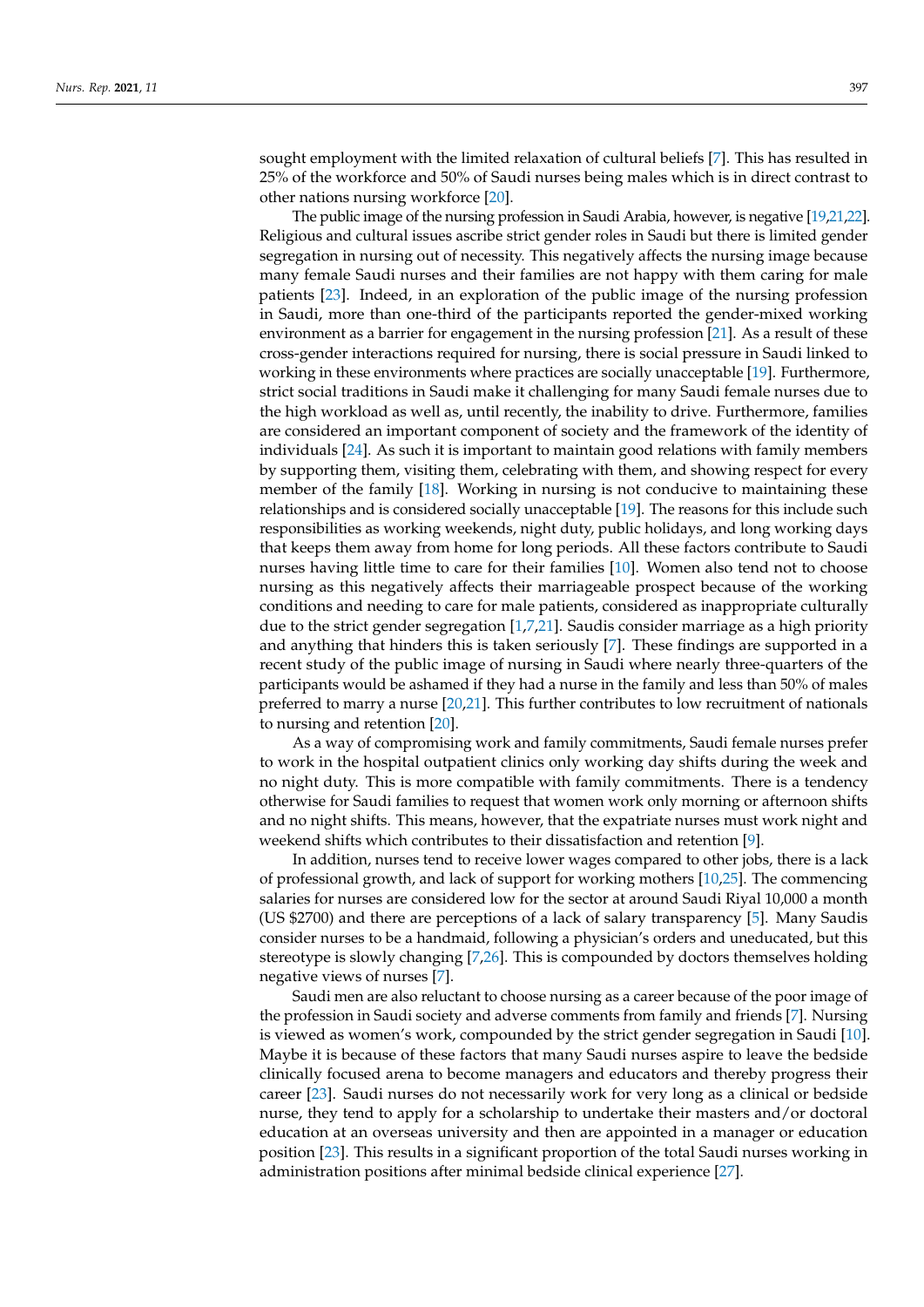## *3.2. Expatriate Nurse Issues*

Reliance on such a large proportion of expatriate nurses contributes to several issues, specifically, how they are recruited. These nurses are usually recruited through agencies based in countries, such as India and Philippines, with few systems or controls in place to ensure standards are followed [\[4\]](#page-7-3). Most expatriate nurses come from either India (26%) or Philippines (37%) as there is a ready source of nurses who are prepared to work in Saudi Arabia [\[3\]](#page-7-2). Contracts for recruitment are usually awarded for three years, followed by a bidding process for the next contract. This can result in a lack of continuity of contract providers and potentially contracts that are so poor that maintaining quality of personnel is difficult [\[3](#page-7-2)[,6\]](#page-7-5). Teams of staff from Saudi Arabia consisting predominantly of doctors and administrators go to these countries to recruit nurses. Usually, nurses are not part of this recruiting team, which may result in ineffective screening issues. This can result in recruits lacking the necessary experience and being poorly matched to the positions they are recruited for [\[6\]](#page-7-5). Recruits are not necessarily nurses either, as credentials may be falsified to escape poverty in their own country [\[3\]](#page-7-2).

Furthermore, new expatriate nurses may have insufficient clinical experience, with many nurses only recently qualified [\[10\]](#page-7-9). These nurses bring an additional workload for other experienced nurses, as the latter are required to teach and monitor the novice nurses, while still undertaking their usual duties [\[28\]](#page-8-15). This then contributes to a higher workload for these nurses.

Sometimes nurses are very disappointed because of workload allocation [\[3](#page-7-2)[,6](#page-7-5)[,29\]](#page-8-16). For example, medical nurses are placed in the intensive care unit or maternity unit. This is because the nurses have not been selected appropriately by the recruiting team not recruiting for the vacancies. Furthermore, the requirement for nurses is great to the point that average quality is endured, adding to the disappointment of the nurse leaders and the more talented nurses [\[1\]](#page-7-0).

Another aspect is that often once nurses arrive in Saudi, they express dismay regarding expected workload. This is due to the level of expected responsibility their job demands which is different to what they had experienced in their own country, plus they are often newly graduated and inexperienced. In addition, nurses are assigned to take the responsibilities of the head nurse without appropriate education simply because there are not enough nurses generally [\[10\]](#page-7-9).

There are also other issues with expatriate nurses after they have been recruited and working in Saudi. As pointed out by Mebrouk [\[30\]](#page-8-17), most nurses in Saudi are expatriates from other countries whose values, norms, and beliefs may be different from those of the Saudi culture. Having left their home environment, these nurses try to adapt to the new environment and culture which likely affects them adversely [\[3](#page-7-2)[,31\]](#page-8-18). The Islamic way of life is practiced by most of the population in Saudi. Consequently, Saudi nurses are preferred to care for Saudi patients because of their shared culture and language [\[4\]](#page-7-3). Furthermore, inadequate knowledge and cultural incompetence may cause expatriate nurses to overlook the relevance of Islamic principles in the healthcare system and patient care quality. In a study of the views of Saudi nurses, Mebrouk [\[30\]](#page-8-17) asserts that expatriate nurses find it difficult to understand the cultural requirements of their Saudi patients. It is also reported that expatriate nurses tend to impose their own cultural norms because this is what they know [\[32\]](#page-8-19). This may have a detrimental effect on patients and impede their nursing care. Furthermore, it is important for foreign nurses to recognize the importance of strong extended family ties, the protection of women, an omnipotent deity, and honor [\[33\]](#page-8-20). Mebrouk [\[30\]](#page-8-17) asserts that the values and beliefs of the patients and their families should be strongly taken into consideration when providing patient care. Part of the issue here also is that expatriate nurses have limited knowledge regarding Saudi Arabia cultural beliefs, specifically related to healthcare, and needs rectifying [\[32\]](#page-8-19). Despite these cultural and language difficulties, Saudi patients report a preference to be cared for by expatriate nurses because of their distrust of Saudi nurses and better care provided by expatriate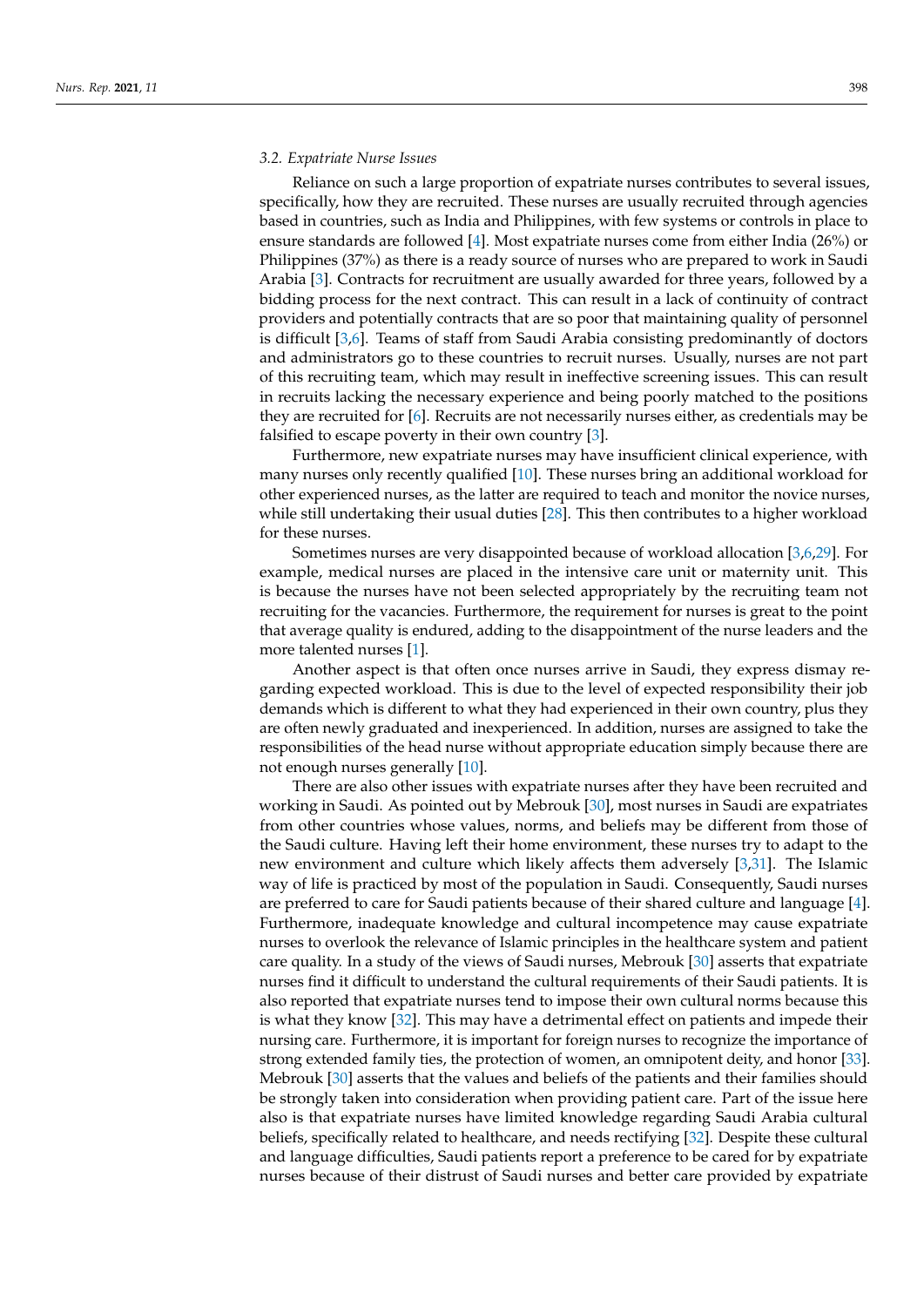nurses [\[15,](#page-8-2)[34\]](#page-8-21).In contrast, expatriate nurses have reported a lack of respect from Saudi patients as well as from other expatriate nurses [\[32\]](#page-8-19).

Furthermore, this can be a stressful experience with expatriate nurses leaving their families, the culture shock of being in a Muslim country which entails strict adherence to orthodox tenets and traditions, the physical constraints of a hot climate (for example, dehydration, headaches, and exhaustion), and communication barriers [\[6](#page-7-5)[,24](#page-8-11)[,34\]](#page-8-21). Many expatriate nurses are dissatisfied with the living conditions generally. Specifically, the strict gender segregation and restricted freedom of movement of women being not necessarily welcomed [\[6\]](#page-7-5). In addition, there is a strict dress code for women who must cover their arms, legs, and head. Expatriate nurses may find the adjustment to these circumstances too great resulting in a high attrition rate [\[3](#page-7-2)[,6](#page-7-5)[,34\]](#page-8-21).

Another complexity relating to the advancement of nursing practice in Saudi Arabiais the information exchange that is undertaken in healthcare facilities [\[10\]](#page-7-9). The level and type of communication are key aspects of nursing practice and patient care outcomes. Language differences between Saudis and expatriate nurses are a significant issue in terms of interaction with the nurses and the local population [\[35\]](#page-8-22). Most patients and their families are Saudis who speak Arabic and may or may not have English as a second language. Most expatriate are not competent in speaking Arabic [\[3](#page-7-2)[,35\]](#page-8-22). They may also not be very competent in speaking and comprehending English which adds a further layer of complexity [\[34\]](#page-8-21). Expatriate nurses may, therefore, find it difficult to communicate effectively with their patients, which adds another level of complexity and dissatisfaction for these nurses [\[34\]](#page-8-21). Given this, Saudi nurses tend to be constantly asked to interpret for the expatriate nurses and thereby increasing their workload [\[6](#page-7-5)[,34\]](#page-8-21). Some hospitals have a solution for this by assigning a specific person to be an interpreter for expatriate nurses, but they are not always present, causing undue distress [\[28\]](#page-8-15). This may also contribute to difficult professional relationships which in turn may lead to conflict, poor staff satisfaction, and high turnover [\[1\]](#page-7-0). These cultural and language difficulties have the potential to adversely affect nurses' abilities to practice competently and safely [\[34\]](#page-8-21). In fact, expatriate nurses identified the clinical safety climate in one study as being low [\[32\]](#page-8-19). Other studies have identified the perceived language barrier adversely influencing patient satisfaction and compliance with medication [\[36\]](#page-8-23).

Other factors that contribute to the high turnover of expatriate nurses relates to their accommodation and living expenses provided on site by the Ministry of Health. In the past, this provision for accommodation was extended to include family members, such as children and partners. Of recent years, this provision has been ceased and so expatriate nurses either leave their family in their home country or pay for their accommodation themselves. Generally, the nurses are on a 2-year contract which may be extended or not. It has been reported that many of these expatriates leave Saudi when they have acquired enough training and experience to work and provide their services in more developed countries, such as Canada, USA, UK, and Australia [\[10,](#page-7-9)[32\]](#page-8-19). The average length of stay is reported to be 43 months [\[37\]](#page-8-24). Saudi is therefore, seen as a "stepping-stone" for some nurses to get out of their own country and impoverished situation to gain a position in a developed country. In addition, expatriate nurses are reported to leave one hospital to work in another, often a private hospital where the pay and conditions may be better than the hospital they were initially in [\[10\]](#page-7-9). This creates a continual process of orientating new staff who take time to gain experience and ability to function at a competent level. There is also not a strong emotional attachment to an organization consequently which has also been determined to be a strong negative predictor of turnover intent among nurses [\[1,](#page-7-0)[6\]](#page-7-5). In a recent study investigating nursing turnover in Saudi Arabia, Filipino nurses were more likely to intend to leave their position than other expatriates and Saudi nurses. Many expatriate nurses also identified discrimination as an important contributing factor for their intention to leave. It was evident from the findings of the study that there was tension not only with supervisors from different backgrounds, but also with co-workers from different backgrounds [\[38\]](#page-8-25).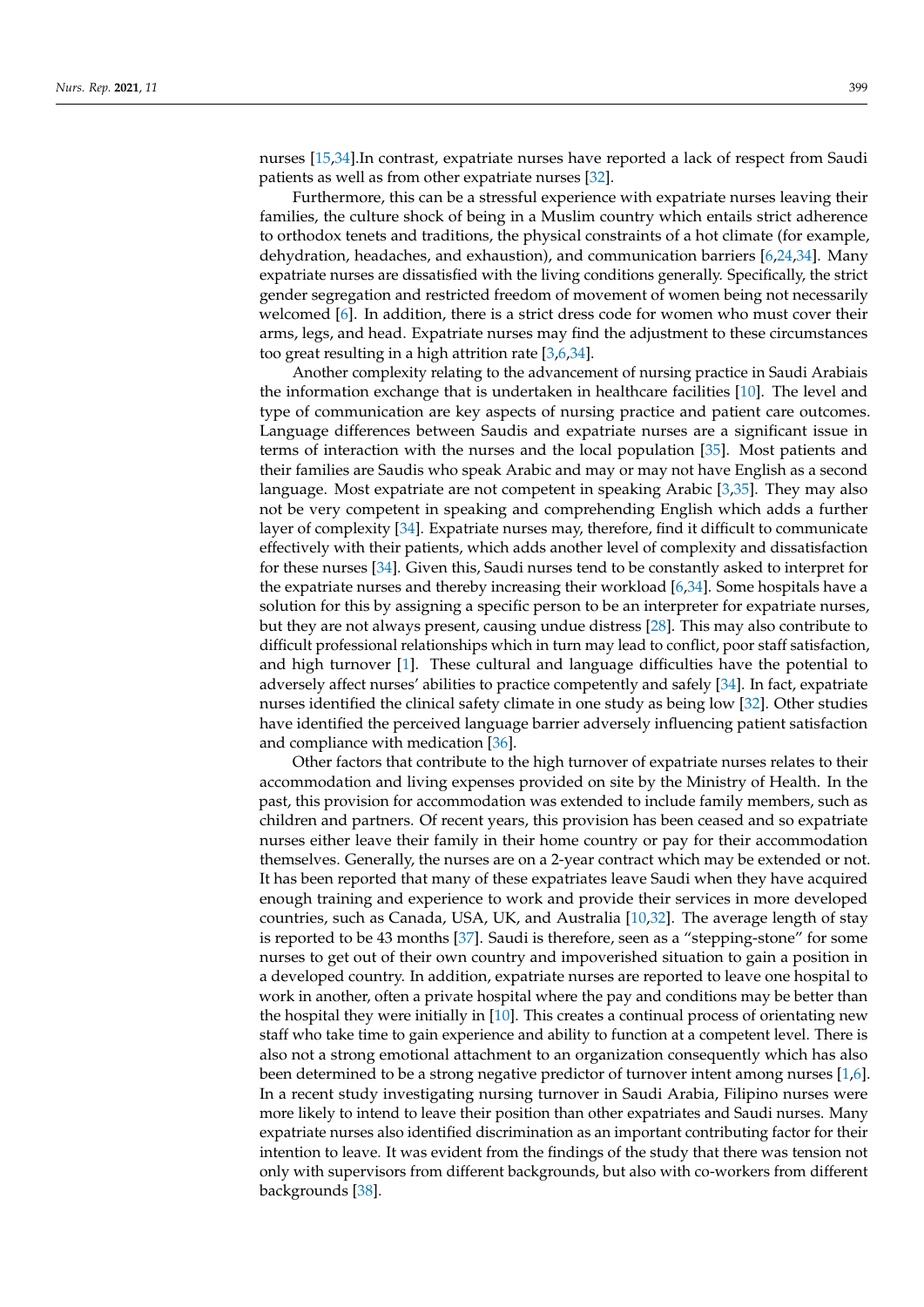Another factor that contributes to the high workload and dissatisfaction of nurses generally is that nurses are involved in non-nursing tasks and activities [\[4\]](#page-7-3). This is because there are inadequate numbers of ancillary and management personnel [\[10\]](#page-7-9). Hence, nurses are forced to be involved in non-clinical roles in addition to their nursing tasks, which increases their workload.

Generally, the workload for nurses working in Saudi is high due to several factors that were identified above. There are several implications of this high workload for both nurses and patients. A high workload is likely to reduce nursing care quality and increase risks to patient care outcomes [\[15\]](#page-8-2), which can negatively impact patients' satisfaction [\[39\]](#page-8-26). This may lead to a chance of increased nursing care errors and reduce the quality of nursing care and increase the length of stay [\[7\]](#page-7-6). Workload demands may also lead to decreased satisfaction and increased turnover. Job dissatisfaction and workload because of the effect on quality of work life, are all mentioned as determinants of turnover [\[3\]](#page-7-2).

Nurse turnover contributes to staff shortages which in turn results in an increased workload for the remaining nurses, who are then likely to be dissatisfied and leave themselves. This higher workload also leads to absenteeism. Considerable resources are then needed to recruit and train more nurses to fill the gap and costs [\[27\]](#page-8-14). This nurse turnover hinders the needed expansion of the Saudi healthcare system [\[6,](#page-7-5)[30\]](#page-8-17).

#### **4. Discussion**

To minimize the effect of a nursing shortage in Saudi Arabia, there is an urgent need for a local nursing workforce planning strategy to recruit more national nurses and retain the current expatriate workforce. From a Saudi Arabian perspective, there is a need to improve the image of nurses and nursing to facilitate the recruitment of people into the profession. The negative social image of nursing is a barrier to joining the nursing profession for young individuals  $[4,19,21]$  $[4,19,21]$  $[4,19,21]$ . There is a need to enhance the public image of nursing to motivate the younger Saudi Arabian population to become involved in the nursing profession by providing suitable educational and employment incentives. As pointed out by Takase, Maude, and Manias [\[40\]](#page-8-27), the negative image of nursing remains a strong factor in contributing to the international shortage of nurses generally. Increasing awareness of the value and importance of nursing is important, particularly in the popular media [\[10\]](#page-7-9). Nurses need to be viewed by the public as highly educated and skilled professionals dedicated to developing the profession through education and research [\[4\]](#page-7-3).

One mechanism that can be used to enhance the public image of nursing, according to Almalki [\[10\]](#page-7-9), is to gain cooperation from the media to increase community awareness of the importance of nursing and the vital role nurses play in the advancement of community health. In contrast to the factors that discourage people from taking up nursing in Saudi Arabia, salary, benefits, flexibility, and job security are motivations for choosing a nursing job [\[41\]](#page-8-28). These are all important measures that need to be considered for nurses working in Saudi Arabia.

There is also a need to upgrade existing university undergraduate nursing programs to deliver sufficient and better qualified nurses [\[1\]](#page-7-0). Having programs that are 5 years could be a disincentive for some to choosing nursing as a career. Currently the length of these programs at 5 years exceeds the international benchmark as most programs are either 3 or 4 years in length. Having shorter programs are more achievable and would make the qualification more attractive for potential students. In addition, nursing programs could be made more attractive by increasing the financial support for nursing students undertaking these studies [\[10\]](#page-7-9). Another strategy could be to pay nursing students a full salary during their intern year as opposed to the one third of a registered nurse salary they currently receive [\[10\]](#page-7-9).

The other side to the issue regarding the shortage of nurses is the reliance on expatriate nurses, as identified earlier. Any change in policy to decrease the employment of expatriate nurses, however, could have potential international ramifications. The highest group of expatriate nurses in Saudi are recruited from the Philippines [\[3\]](#page-7-2), who specifically educate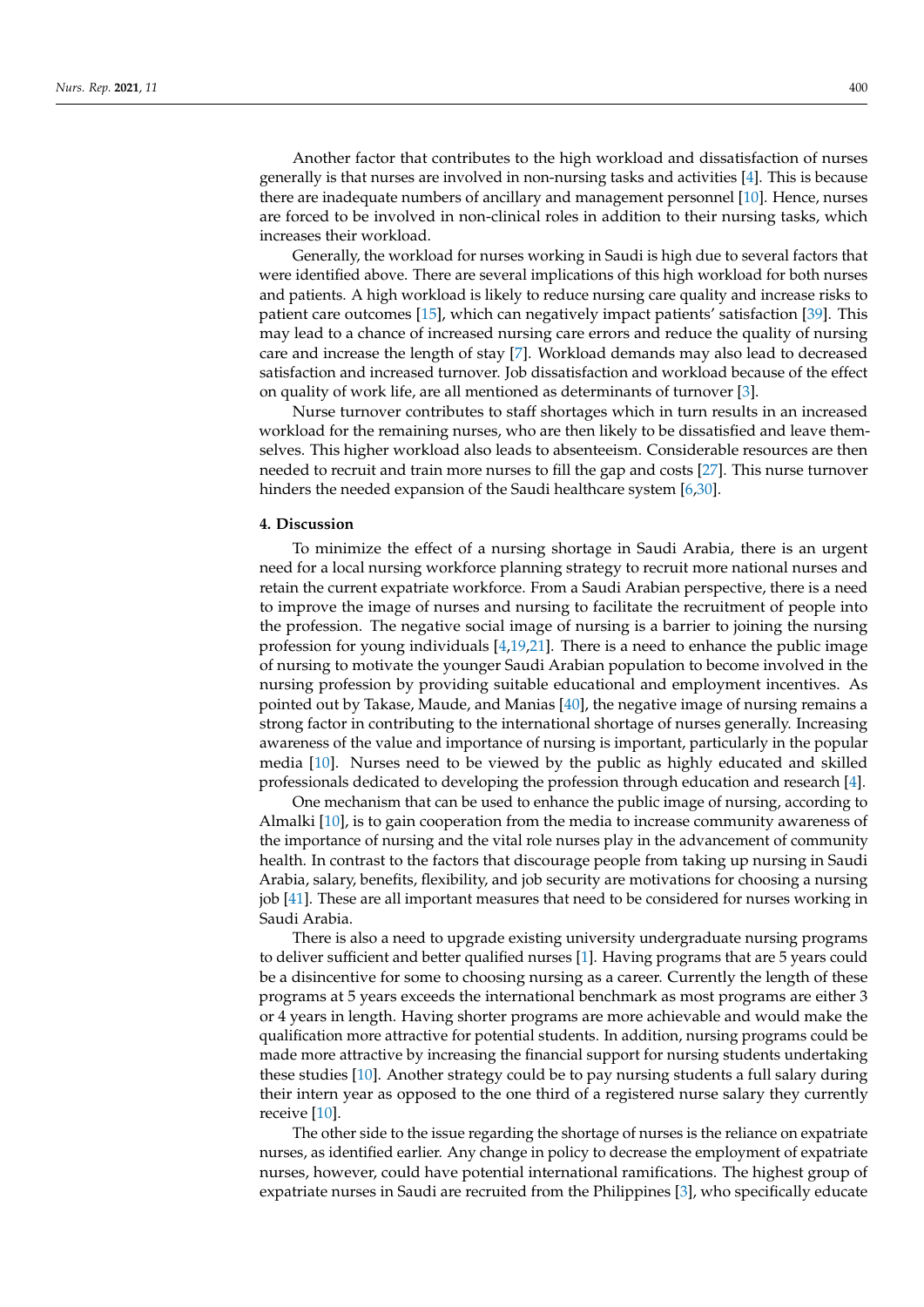more nurses than they need for export [\[42\]](#page-8-29). This is because these nurses are expected to work overseas and contribute to the country through the return of their salaries. A change in policy would therefore adversely affect the Philippines [\[42\]](#page-8-29). There is, therefore, a need to ensure quality of nurses in the recruitment process as well as mechanisms to address the high attrition rates.

Due to the issues identified in recruiting expatriate nurses, one solution could be to include nurses in the recruitment process. This would help ensure the quality of the nurses and ensure the right person is appointed for the right positions. Retention is much more achievable when the right person is working in the right position because it increases the satisfaction [\[42\]](#page-8-29). There also needs to be an emphasis on quality over quantity as the principle aim in recruiting [\[10\]](#page-7-9). Maybe interviewing and testing these nurses could go some way in helping to ensure this quality.

There is also a need to better integrate expatriate nurses into the work environment as well as the whole community [\[10\]](#page-7-9). To assist with the transition of these expatriate nurses into Saudi Arabia, there should be mandatory education courses for these nurses in Arabic, communication skills and in local culture prior to commencing their work in Saudi. Nurses are more satisfied with their position, if they have been accepted culturally and socially, especially if accepted by their families and relatives [\[18\]](#page-8-5). Providing this mandatory education in language and cultural aspects would assist in this process.

It may also help to ensure that the expatriate nurses have an adequate level of communication skills as part of the recruitment and selection process. Effective communication is an important organizational factor that can help solve the issue of nurse retention [\[1\]](#page-7-0). As discussed, despite English being compulsory in schools most Saudis do not speak English and most expatriates cannot speak Arabic. For several expatriate nurses English is also their second language, which may not be adequate [\[3,](#page-7-2)[32\]](#page-8-19). Providing ongoing education programs would also give expatriate nurses a sense of importance and belonging. Educational opportunities for nurses have been shown to enhance nurses' professional growth and have a significant impact on job satisfaction [\[24\]](#page-8-11).

There are also some general strategies that could be employed to improve nurses' satisfaction with their work environment and help improve retention. Improving workplace conditions has been identified as an important mechanism to increase retention and improve satisfaction and patient outcomes [\[10,](#page-7-9)[27\]](#page-8-14). This could include making childcare facilities available for women onsite; flexibility in rostering a nurse caring for sick children or dependent adults [\[30\]](#page-8-17); allowing nurses to work part time and ensuring adequate and fair remuneration [\[10,](#page-7-9)[27\]](#page-8-14). Other strategies could include shorter shifts and more days off to make it attractive for specifically Saudi nurses to help accommodate their family commitments. There also needs to be consideration of strategies to help reduce nurses' workloads [\[10,](#page-7-9)[27\]](#page-8-14). A strategy could include employing ancillary staff to decrease nurses having to undertake non nursing duties. Obviously maintaining staff levels would help considerably with nurses' workload but better recruiting and education processes of expatriate nurses have potential to assist with nurses' satisfaction. Involvement of nurses in decision making and having control of their environment has also been identified as a key to nurses' satisfaction [\[1,](#page-7-0)[6,](#page-7-5)[31\]](#page-8-18).

Saudi vision 2030 roadmap to reform has been specifically designed to encourage healthcare systems to improve the quality of healthcare. Improving healthcare can be obtained through the provision of an appropriately qualified nursing workforce and management, as well as appropriate staffing levels and working conditions that promotes quality of work life [\[6\]](#page-7-5). By implementing these various strategies identified would go towards achieving this and certainly would increase nurse satisfaction and retention and ultimately increase recruitment of Saudi nurses.

The implication of this paper and strength of this integrative literature review is that it has summarized the literature that has been written to date on the challenges that the nursing profession in Saudi Arabia is facing. A limitation is that there are not more recent articles written in this area that describes the current situation. In addition, interviewing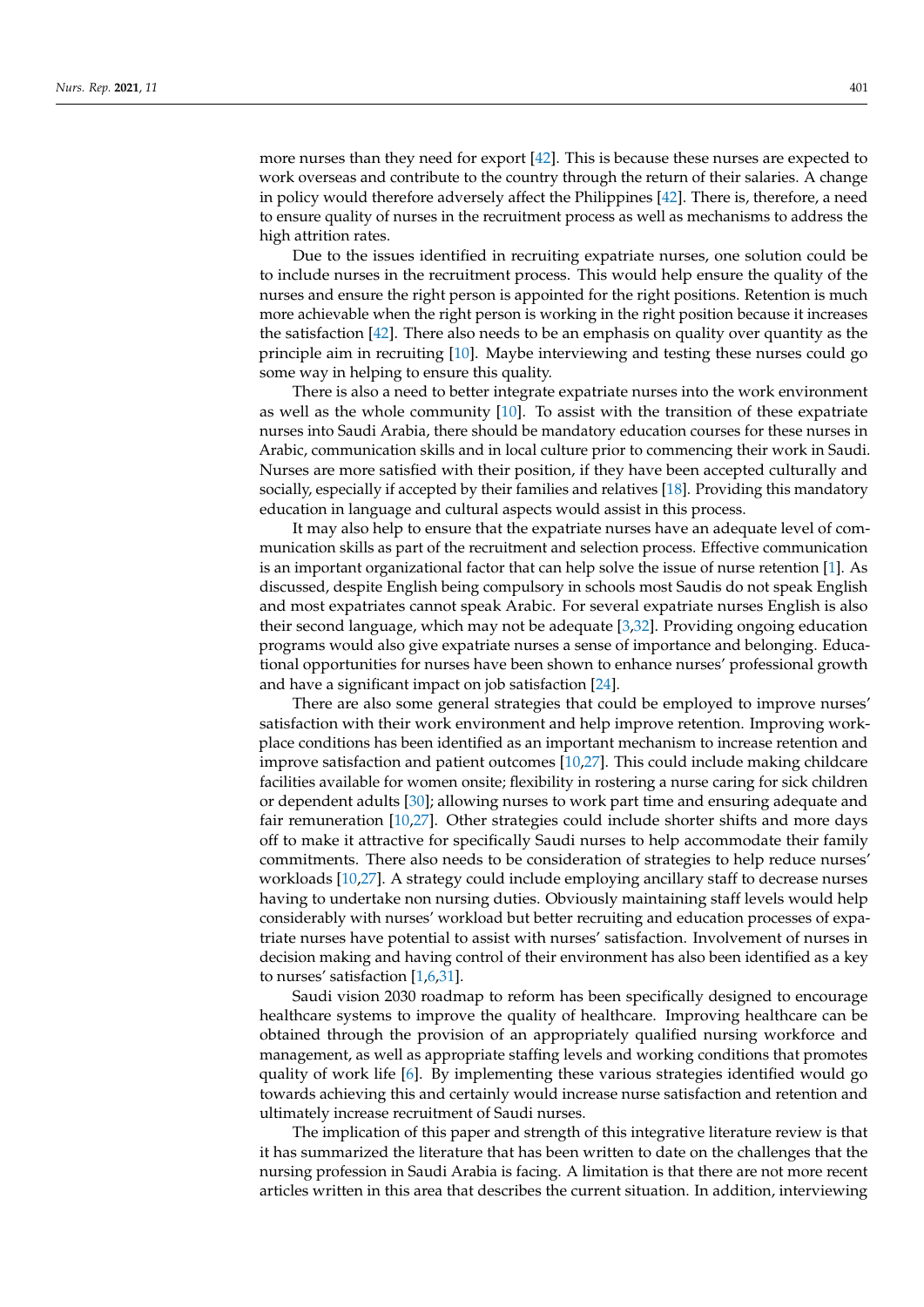key stakeholders to identify what they perceive are the challenges and solutions would have added to this body of knowledge. This identifies the need for further exploration of this issue.

## **5. Conclusions**

Despite the remarkable development of the nursing workforce in Saudi Arabia, several challenges limit nursing advancement in this country. One of these challenges is that most nurses are expatriates despite policies aimed at increasing the number of Saudi nurses. As a result, nurse leaders face several problems, such as cultural differences, retention, and recruitment of nursing staff. These are a few of the many challenges facing the nursing profession in Saudi Arabia however, the workforce situation in Saudi is precarious due to the high dependence on foreign workers. To effectively manage these problems several strategies have been proposed including improving the public perception of the nursing profession in Saudi Arabia. In addition, there is a need to address many of the nursing issues identified in this paper to increase job satisfaction and retention overall.

**Author Contributions:** The work in this article was conceptualized by N.A. with the assistance of L.K.J., A.K. and C.D.; draft written by N.A., which was then shaped by L.K.J., A.K. and C.D. who also approved the work for submission. All authors agree to be personally accountable for their contributions. Authorship is limited to those who have contributed substantially to the work reported. All authors have read and agreed to the published version of the manuscript.

**Funding:** The work for this article was funded by a scholarship from the Ministry of Education, Saudi Arabia to complete her doctoral research.

**Institutional Review Board Statement:** Not applicable.

**Informed Consent Statement:** Not applicable.

**Data Availability Statement:** No data available.

**Acknowledgments:** This paper is part of the lead author's doctoral research completed at Royal Melbourne Institute of Technology University, Australia and supported by the Saudi Arabia Ministry of Education. All identified authors have contributed equally to the preparation of this article.

**Conflicts of Interest:** The authors declare that there is no conflict of interest, financial or otherwise with the preparation of this article.

#### **References**

- <span id="page-7-0"></span>1. Falatah, R.; Conway, E. Linking rational coordination to nurses' job satisfaction, effective commitment and turnover intention in Saudi Arabia. *J. Nurs. Manag.* **2019**, *27*, 715–721. [\[CrossRef\]](http://doi.org/10.1111/jonm.12735) [\[PubMed\]](http://www.ncbi.nlm.nih.gov/pubmed/30449053)
- <span id="page-7-1"></span>2. United Nations. *World Population Prospects the 2012 Revision*. 2013. Available online: [https://esa.un.org/unpd/wpp/publications/](https://esa.un.org/unpd/wpp/publications/Files/WPP2012_HIGHLIGHTS.pdf) [Files/WPP2012\\_HIGHLIGHTS.pdf](https://esa.un.org/unpd/wpp/publications/Files/WPP2012_HIGHLIGHTS.pdf) (accessed on 18 May 2018).
- <span id="page-7-2"></span>3. Alshammari, F. Nursing Leadership in the Ministry of Health Hospitals of Saudi Arabia. Unpublished Doctoral Dissertation, RMIT University, Melbourne, Australia, 2014.
- <span id="page-7-3"></span>4. Aboshaiqah, A. Strategies to address the nursing shortage in Saudi Arabia. *Int. Nurs. Rev.* **2016**, *23*, 499–506. [\[CrossRef\]](http://doi.org/10.1111/inr.12271) [\[PubMed\]](http://www.ncbi.nlm.nih.gov/pubmed/27324589)
- <span id="page-7-4"></span>5. Alluhidan, M.; Tashkandi, N.; Albowi, F.; Omer, T.; Alghaith, T.; Alghodaier, H.; Alazemi, N.; Tulenko, K.; Herbst, C.H.; Hamza, M.M.; et al. Challenges and policy opportunities in nursing in Saudi Arabia. *Hum. Resour. Health* **2020**, *18*, 98. [\[CrossRef\]](http://doi.org/10.1186/s12960-020-00535-2) [\[PubMed\]](http://www.ncbi.nlm.nih.gov/pubmed/33276794)
- <span id="page-7-5"></span>6. Alharbi, M.F.; Alalmadi, B.A.; Alali, M.; Alsaedi, S. Quality of nursing work life among hospital nurses in Saudi Arabia: A cross-sectional study. *J. Nurs. Manag.* **2019**, *27*, 1722–1730. [\[CrossRef\]](http://doi.org/10.1111/jonm.12863) [\[PubMed\]](http://www.ncbi.nlm.nih.gov/pubmed/31495010)
- <span id="page-7-6"></span>7. Miller-Rosser, K.; Chapman, Y.; Francis, K. Historical, cultural, and contemporary influences on the status of women in nursing in Saudi Arabia. *Online J. Issues Nurs.* **2006**, *11*, 1–15.
- <span id="page-7-7"></span>8. Sadi, M.A.; Al-Buraey, M.A. A framework of the implementation process: The case of Saudization. *Int. Manag. Rev.* **2009**, *5*, 70–84.
- <span id="page-7-8"></span>9. Al Hosis, K.; Plummer, V.; O'Connor, M. Nursing management in Saudi Arabia: Evaluating strategies for succession planning. *Asia Pac. J. Health Manag.* **2012**, *7*, 19–27.
- <span id="page-7-9"></span>10. Almalki, M.; Fitzgerald, G.; Clark, M. Health care system in Saudi Arabia: An overview. *East. Mediterr. Health J.* **2011**, *17*, 784–793. [\[CrossRef\]](http://doi.org/10.26719/2011.17.10.784)
- <span id="page-7-10"></span>11. Ministry of Health. *Health Statistical Year Book*; Kingdom of Saudi Arabia: Riyadh, Saudi Arabia, 2016.
- <span id="page-7-11"></span>12. Ministry of Health. *Health Statistical Year Book*; Kingdom of Saudi Arabia: Riyadh, Saudi Arabia, 2018.